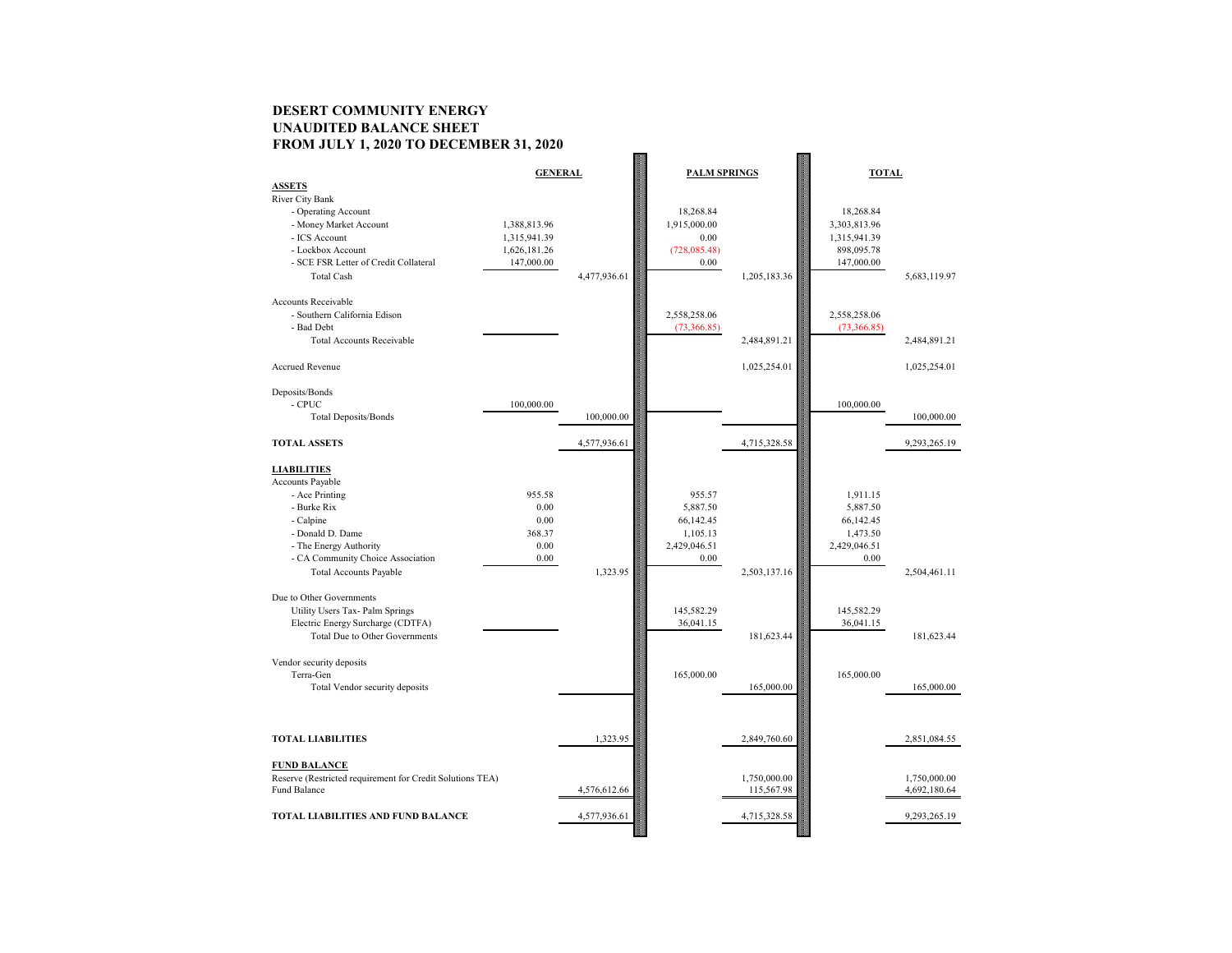## **DESERT COMMUNITY ENERGY UNAUDITED STATEMENT OF REVENUES, EXPENDITURES, AND CHANGES IN FUND BALANCES FROM JULY 1, 2020 TO DECEMBER 31, 2020**

|                                       | <b>GENERAL</b> |              | <b>PALM SPRINGS</b> |               | <b>TOTAL</b>  |                  |
|---------------------------------------|----------------|--------------|---------------------|---------------|---------------|------------------|
| <b>REVENUES</b>                       |                |              |                     |               |               |                  |
| Electricity Sales <sup>(1)</sup>      |                | 0.00         |                     | 19,177,120.94 |               | 19,177,120.94    |
| <b>Bad Debt</b>                       |                | 0.00         |                     | (56,851.36)   |               | (56,851.36)      |
| Other Revenue                         |                | 0.00         |                     | 437,909.59    |               | 437,909.59       |
| <b>Investment Income</b>              |                | 9,930.11     |                     | 0.00          |               | 9,930.11         |
| <b>TOTAL REVENUES</b>                 |                | 9,930.11     |                     | 19,558,179.17 |               | 19,568,109.28    |
| <b>EXPENDITURES</b>                   |                |              |                     |               |               |                  |
| Cost of Electricity                   |                |              |                     |               |               |                  |
| <b>Electricity Purchase</b>           | 0.00           |              | 11,047,013.20       |               | 11,047,013.20 |                  |
| Low Carbon Settlement                 | 0.00           |              | 560,250.00          |               | 560,250.00    |                  |
| Renewable Energy Credit Settlement    | 0.00           |              | 1,799,500.00        |               | 1,799,500.00  |                  |
| Market Charges                        | 0.00           |              | 5,789,579.03        |               | 5,789,579.03  |                  |
| Total Cost of Electricity             |                | 0.00         |                     | 19,196,342.23 |               | 19,196,342.23    |
| Accounting / Bank Services            |                | 813.10       |                     | 813.10        |               | 1,626.20         |
| Professional Services                 |                |              |                     |               |               |                  |
| - Arthur J Gallaguer Insurance & co   | 233.13         |              | 233.13              |               | 466.25        |                  |
| - LSL, CPAs                           | 1,687.50       |              | 5,062.50            |               | 6,750.00      |                  |
| - Lift to Rise                        | 0.00           |              | 0.00                |               | 0.00          |                  |
| - Southern California Edison          | 0.00           |              | 26,475.64           |               | 26,475.64     |                  |
| <b>Total Professional Services</b>    |                | 1,920.63     |                     | 31,771.27     |               | 33,691.89        |
| Insurance                             |                |              |                     |               |               |                  |
| - Directors & Officers                | 3,000.00       |              | 3,000.00            |               | 6,000.00      |                  |
| - General Liability                   | 250.00         |              | 250.00              |               | 500.00        |                  |
| <b>Total Insurance</b>                |                | 3,250.00     |                     | 3,250.00      |               | 6,500.00         |
| Consultants                           |                |              |                     |               |               |                  |
| - Donald D. Dame                      | 3,475.06       |              | 10,425.19           |               | 13,900.25     |                  |
| - Calpine Energy Solutions            | 0.00           |              | 305,557.50          |               | 305,557.50    |                  |
| - CVAG                                | 0.00           |              | 0.00                |               | 0.00          |                  |
| - The Energy Authority                | 0.00           |              | 594,255.72          |               | 594,255.72    |                  |
| - White Rabbit Group                  | 800.00         |              | 800.00              |               | 1,600.00      |                  |
| <b>Total Consultants</b>              |                | 4,275.06     |                     | 911,038.41    |               | 915,313.47       |
| Outreach                              |                |              |                     |               |               |                  |
| - Burke Rix Communications            | 0.00           |              | 14,782.39           |               | 14,782.39     |                  |
| Total Outreach                        |                | 0.00         |                     | 14,782.39     |               | 14,782.39        |
| Postage                               |                |              |                     |               |               |                  |
| - Ace Printing                        | 666.93         |              | 666.93              |               | 1,333.86      |                  |
| <b>Total Printing</b>                 |                | 666.93       |                     | 666.93        |               | 1,333.86         |
| Printing                              |                |              |                     |               |               |                  |
| - Ace Printing                        | 805.37         |              | 805.37              |               | 1,610.74      |                  |
| <b>Total Printing</b>                 |                | 805.37       |                     | 805.37        |               | 1,610.74         |
| Registrations/Memberships             |                |              |                     |               |               |                  |
| - CA Community Choice Association     | 9,960.75       |              | 29,882.25           |               | 39,843.00     |                  |
| <b>Total Registration/Memberships</b> |                | 9,960.75     |                     | 29,882.25     |               | 39,843.00        |
| <b>TOTAL EXPENDITURES</b>             |                | 21,691.84    |                     | 20,189,351.94 |               | 20, 211, 043. 78 |
| Excess of Revenues over Expenditures  |                | (11,761.73)  |                     | (631, 172.77) |               | (642, 934.50)    |
| Fund Balance - Beginning of the Year  |                | 4,588,374.39 |                     | 2,496,740.75  |               | 7,085,115.14     |
| Fund Balance - End of the Year        |                | 4,576,612.66 |                     | 1,865,567.98  |               | 6,442,180.64     |
|                                       |                |              |                     |               |               |                  |

(1) Electricity sales revenue includes revenues actually billed to customers as well as estimated customer usage during the reporting period that is not yet billed